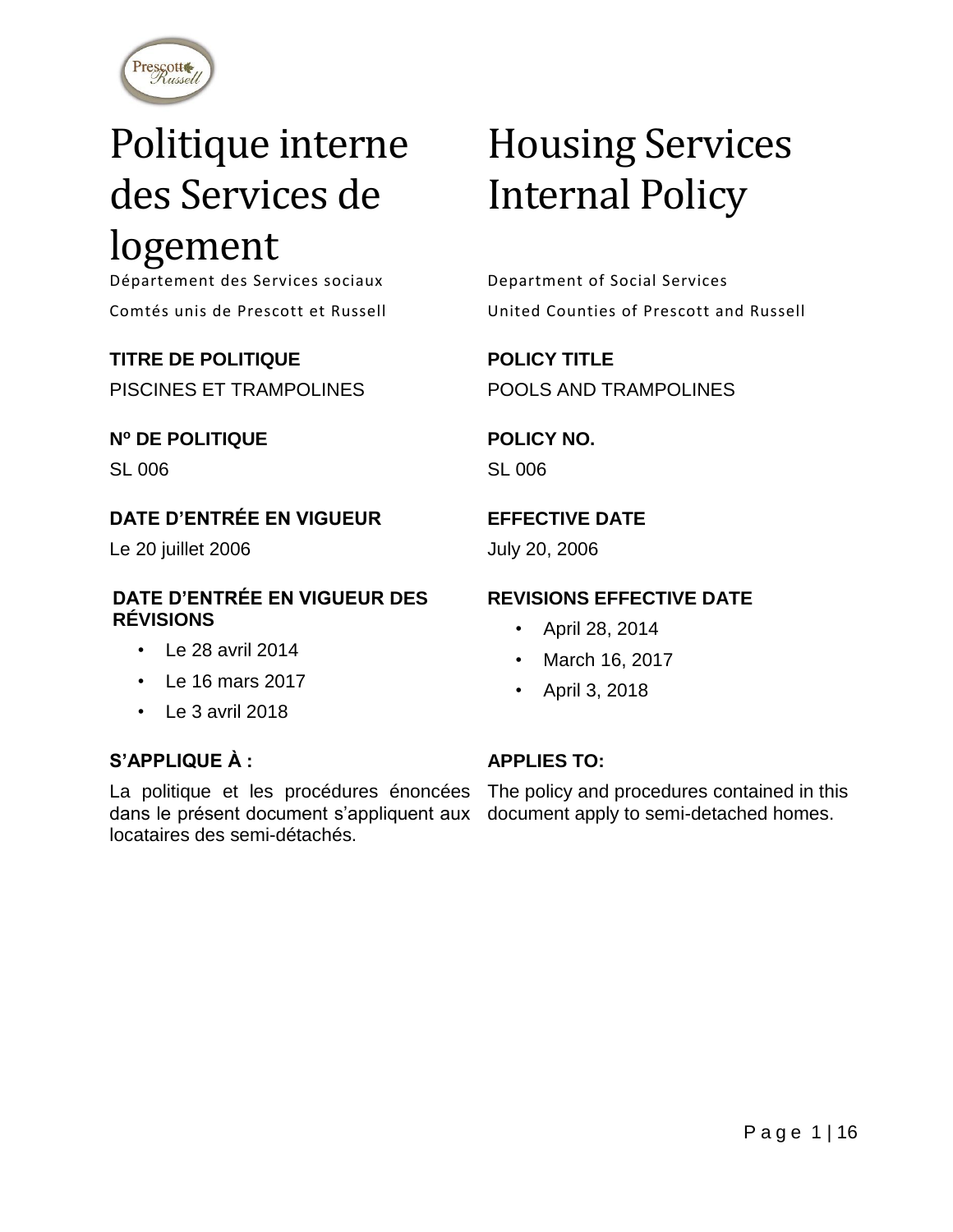## *L'objectif de la politique*

Les Services de logement désirent établir des règlements au sujet des piscines (ce terme comprend les spas) et des trampolines pour la sécurité et la santé de ses locataires. De plus, pour leur propre sécurité et celle de leurs concitoyens, les Services de logement exigent que ses locataires respectent tous les règlements se rapportant aux piscines dont 1) le règlement municipal **n <sup>o</sup> 35-2013** et tous ses règlements ci-après de la ville de Hawkesbury stipulant les exigences de la ville en ce qui a trait aux piscines et aux clôtures et barrières autour de celles-ci 2) le règlement municipal **n <sup>o</sup> 2-2018** et tous ses règlements ci-après de la ville de Hawkesbury exigeant un permis pour l'installation de piscines hors terre, 3) le *Code d'électricité de l'Ontario* et 4) le *Code du bâtiment de l'Ontario*.

Afin de s'assurer de ceci, une procédure a été établie.

#### *Règlements des Services de logement*

- 1. Les trampolines ne seront acceptés que dans les cours arrière. Ceux-ci doivent être supervisés par un adulte lorsque des enfants l'utilisent. Nous exigeons que les locataires installent un filet autour de ceux-ci.
- 2. Pour l'installation de piscines, de trampolines ou de barboteuses, les locataires doivent faire parvenir une demande de permission (**voir exemple à l'Annexe A**) par écrit aux Services de logement ainsi qu'une preuve d'assurance responsabilité. Les locataires n'auront pas le droit d'installer leur piscine, trampoline ou barboteuse tant qu'ils n'auront pas reçu une approbation (**voir exemple à l'Annexe B**) par écrit des Services de logement. Les Services de logement pourront retirer cette

## *Purpose of the policy*

The Housing Services wish to establish regulations regarding pools (this term includes spas) and trampolines for the safety and health of their tenants. Also, for their own security and that of other citizens, the Housing Services require their tenants to respect all regulations pertaining to pools, such as 1) the Town of Hawkesbury's municipal By-law **35-2013** or any other Bylaw replacing it requiring owners of privatelyowned outdoor swimming pools to erect and maintain fences and gates around such swimming pools, 2) the Town of Hawkesbury's municipal By-law **2-2018** or any other By-law replacing it requiring a permit for the installation of above-ground pools, 3) the *Ontario Electrical Safety Code*, and 4) the *Ontario Building Code*.

In order to ensure this, a procedure has been established.

## *The Housing Services Regulations*

- 1. Trampolines will only be accepted in the backyard. They must be supervised by an adult when being used by children. Tenants are required to install a net around the trampolines.
- 2. For the installation of pools, trampolines, or wading pools, tenants must ask for permission (**see example in Schedule A**) in writing from the Housing Services and provide a proof of liability insurance. Tenants will not be allowed to install a pool, trampoline, or wading pool until they have obtained written permission (**see example in Schedule B**) from the Housing Services. The Housing Services may revoke their permission from any tenant who does not respect the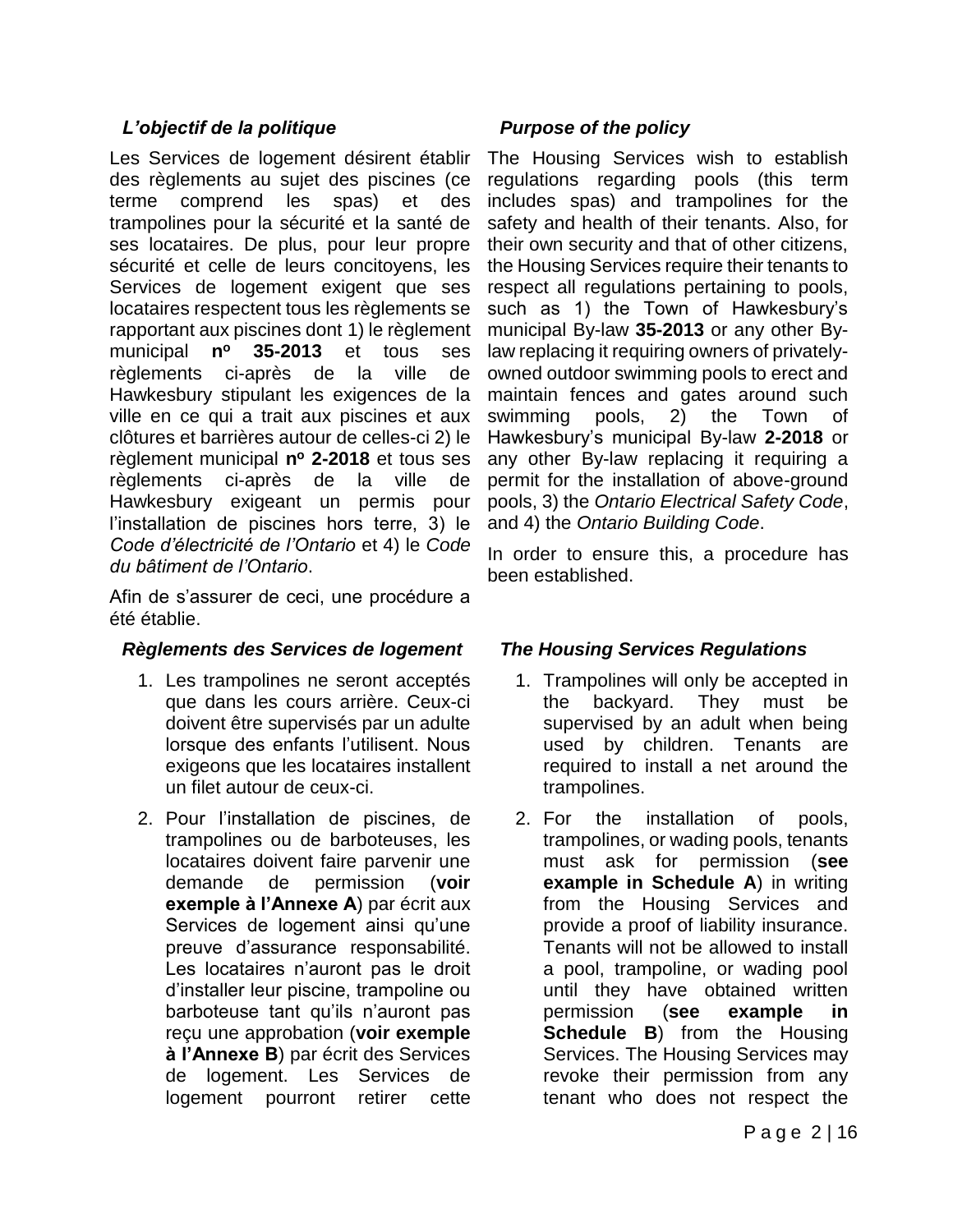permission si les locataires ne respectent pas la présente politique et/ou les règlements et les *Codes*.

- 3. Avant d'installer une piscine, le locataire doit obtenir un permis de la ville de Hawkesbury, selon le règlement municipal **n <sup>o</sup> 2-2018**. De plus, les locataires ont l'obligation d'avoir une assurance responsabilité pour tous les types de piscines (incluant piscines gonflables, barboteuses, etc.) et les trampolines. Nous devons recevoir une preuve d'assurance responsabilité et une copie du permis de la ville. Une fois la piscine installée, le locataire doit fournir aux Services de logement le rapport d'inspection de la Ville de Hawkesbury.
- 4. Les petites piscines qui n'ont pas de filtreur (p. ex. les barboteuses) ne doivent pas contenir plus de six (6) pouces d'eau. Afin d'atténuer les risques à la sécurité de jeunes enfants qui pourraient avoir accès à une piscine non supervisée, et afin de tenter d'éviter la propagation du virus du Nil, ces piscines doivent être vidées tous les soirs avant la noirceur et ne peuvent être remplies avant 9 heures le matin. En vidant les piscines, les locataires doivent faire attention de ne pas inonder le terrain de leurs voisins ou le sous-sol de leur unité. Également, l'ouverture de la piscine doit faire face au sol la nuit afin d'éviter que l'eau de la pluie ne s'y accumule. Si les clôtures ne mesurent pas 1,22 m de haut (quatre pieds), ces piscines ne peuvent être installées étant donné que le règlement municipal ne fait pas d'exception pour de telles piscines.
- 5. Le filtreur sur les plus grosses piscines doit être fonctionnel en tout

present policy and/or municipal Bylaws or *Codes*.

- 3. Before installing a pool, tenants must obtain a permit from the Town of Hawkesbury, as per their municipal By-law **2-2018**. In addition, tenants are required to have liability insurance for all types of pools (including inflatable pools, wading pools, etc.) and trampolines. We must receive proof of liability insurance and a copy of the permit from the city. Once the swimming pool is installed, the tenant must provide Housing Services with the inspection report from the Town of Hawkesbury.
- 4. Small wading pools without a filter (e.g. wading pools) must be filled with no more than six (6) inches of water. To mitigate the safety hazard of young ones accessing an unsupervised pool and to reduce the exposure to mosquitoes and the related potential for West Nile Disease, these pools must be emptied each and every night before sundown and cannot be filled with water before 9 a.m. When emptying the pool, tenants must be careful not to flood their neighbours' basements or yards or their own. Also, wading pools must be turned upside down overnight in order to prevent rain buildup. If the fences do not reach regulatory height, which is 1.22 m (four feet), these pools cannot be installed since the municipal By-law makes no exception for such pools.
- 5. The filter on larger pools must be functional at all times when there is water in the pool in order to prevent the water from becoming stagnant, to reduce the potential for West Nile Disease, and to prevent odour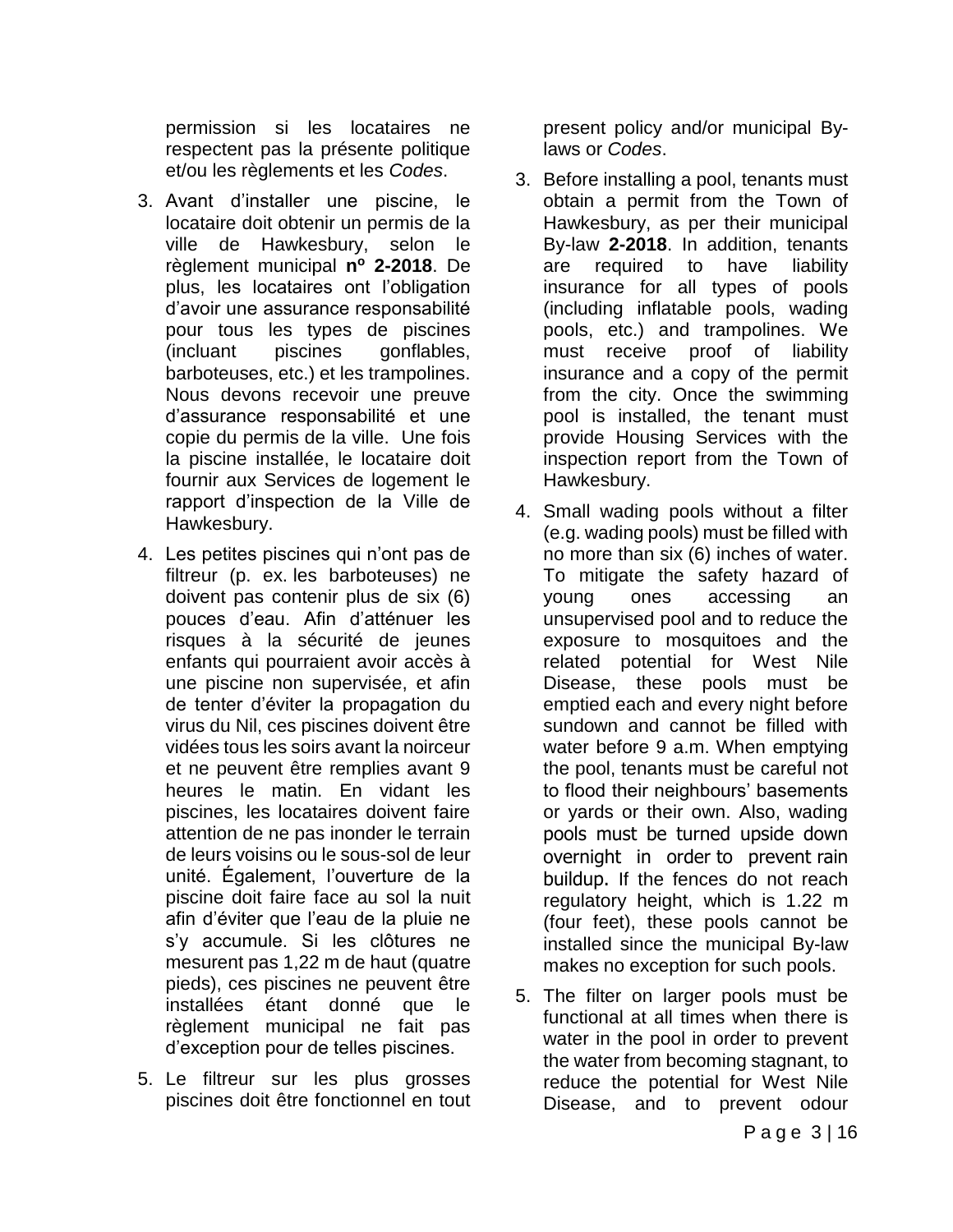temps lorsqu'il y a de l'eau dedans afin d'éviter que l'eau ne devienne stagnante, pour tenter d'éviter la propagation du virus du Nil et aussi pour éviter les odeurs qui pourraient s'en dégager. Le filtreur doit être installé à une distance de 1,22 m (quatre pieds) de la piscine. Ainsi, à cette distance, les enfants ne peuvent pas sauter du filtreur dans la piscine.

- 6. Toutes les piscines doivent être branchées directement à une prise GFCI. Cette prise évite les électrocutions. Les rallonges reliant la prise GFCI et le filtreur sont strictement interdites. Si les locataires ne possèdent pas de prise GFCI dans leur cour arrière, sur le côté du bâtiment ou si la prise est trop éloignée du filtreur, le locataire est responsable d'en faire installer une à ses frais s'il désire installer une piscine. Les Services de logement ne payeront pas pour cette dépense. De plus, l'installation d'une prise GFCI doit être faite par un électricien certifié et le locataire est responsable de fournir une preuve que l'installation a été faite par un électricien certifié.
- 7. Les Services de logement ne sont pas responsables d'installer des clôtures pour se conformer au règlement municipal sur les piscines. On doit noter que l'article 19 du bail signé par nos locataires indique que *« Le locataire ne peut transformer…les lieux loués…sans l'approbation préalable par écrit du locateur.* » Les Services de logement n'accorderont aucune permission pour changer les clôtures. Ainsi, si la clôture d'un locataire n'est pas conforme au règlement municipal, le

emissions. The filter must be installed 1.22 m (four feet) from the pool to prevent children from jumping off the filter into the pool.

- 6. All pool filters must be plugged directly into a GFCI outlet. The GFCI outlet prevents the risk of electrocution. Extension cords connecting the filter to the GFCI outlet are strictly prohibited. If there is no GFCI outlet in the backyard or on the side of the building, or if the outlet is too far away from the pool's filter, the tenant is responsible for the installation of a GFCI outlet at his own expense if he wishes to install a pool. The Housing Services will not cover this expense. In addition, the GFCI outlet installation must be done by a certified electrician, and the tenant must provide the proof that it has been done by a certified electrician.
- 7. The Housing Services are not responsible for the installation of fences to comply with municipal Bylaw for pools. Article 19 of our lease states that: *"The Tenant shall not make any alterations to…the Leased Premises…without the prior written approval of the Landlord."* The Housing Services will not permit any changes to the fences. Therefore, if a fence does not comply with the municipal By-law, a tenant may not install a pool in the yard unless it reaches the above-ground regulatory height and provided that the pool ladder is retractable or removable and that it is retracted when there is no supervision.
- 8. During the pool's installation, the tenant must ensure that there are no obstacles closer than 1.22 m (four feet) from the pool. For example, if a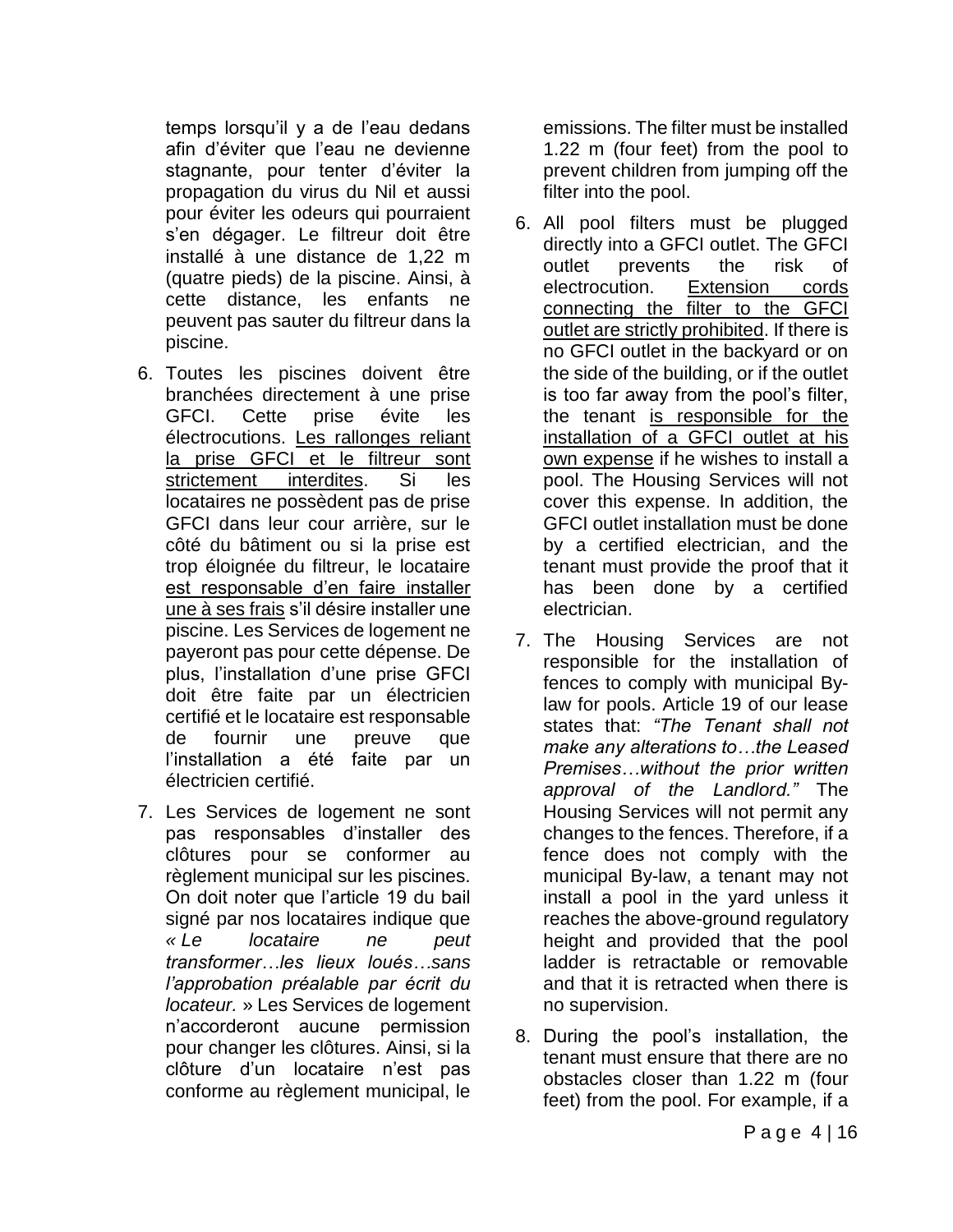locataire ne pourra pas avoir une piscine dans sa cour à moins que celle-ci ait une hauteur règlementaire au-dessus du niveau du sol et sous condition que l'échelle de la piscine soit rétractable ou amovible et qu'elle soit rétractée lorsqu'il n'y a aucune supervision.

- 8. Lors de l'installation des piscines, le locataire doit s'assurer qu'aucun obstacle ne se trouve à moins de 1,22 m (quatre pieds) de la piscine. Par exemple, si le locataire possède un trampoline dans la cour arrière, celui-ci doit être à une distance de 1,22 m (quatre pieds) de la piscine. Ceci est pour prévenir tout risque d'accident. De plus, la piscine doit être située à 1,22 m (quatre pieds) de toutes les clôtures de la cour arrière.
- 9. L'entrée à la cour arrière, pour les locataires qui possèdent des piscines, doit être munie d'un loquet de sécurité automatique pour prévenir toute noyade d'enfants du voisinage qui entreraient dans la cour. De plus, les échelles de piscine doivent être rangées soit dans un abri de jardin, un hangar, ou bien dans la maison ou elles peuvent être verrouillées après une clôture à au moins 1,22 m (quatre pieds) de la piscine.
- 10.Le *Code du bâtiment de l'Ontario* indique que les structures contenant de la plomberie (comme les piscines) doivent être à trois mètres (10 pieds) des lignes électriques de haute tension. Étant donné qu'une ligne électrique de haute tension traverse les cours arrière sur l'avenue Portelance, certaines cours ne sont pas assez grandes pour y permettre l'installation d'une piscine. Ainsi, les piscines seront interdites aux

tenant has a trampoline in the backyard, it must be 1.22 m (four feet) from the pool. This is to prevent accidents. In addition, the pool must be installed at least 1.22 m (four feet) from all backyard fences.

- 9. The gate to the backyard, for tenants with pools, must be equipped with an automatic safety latch to prevent the drowning of neighbourhood children who might come into the yard. In addition, the pool's ladders should be stored in a shed or in the house or they can be fastened securely to a fence at a distance of at least 1.22 m (four feet) from the pool.
- 10.The *Ontario Building Code* stipulates that the horizontal clearance between a building containing plumbing and existing above-ground electrical conductors of high voltage shall be not less than three metres (10 feet). Pools include plumbing, so they must be at least three metres (10 feet) away from high voltage lines. Since a high voltage line goes through yards on Portelance Avenue, certain yards are not large enough to enable pools to be installed three metres (10 feet) away from it. Consequently, pools will be prohibited for the following addresses on Portelance Street: 707, 715, 717, 725, 727, 735, 737, 745, 747, 755, 757, 765, and 767.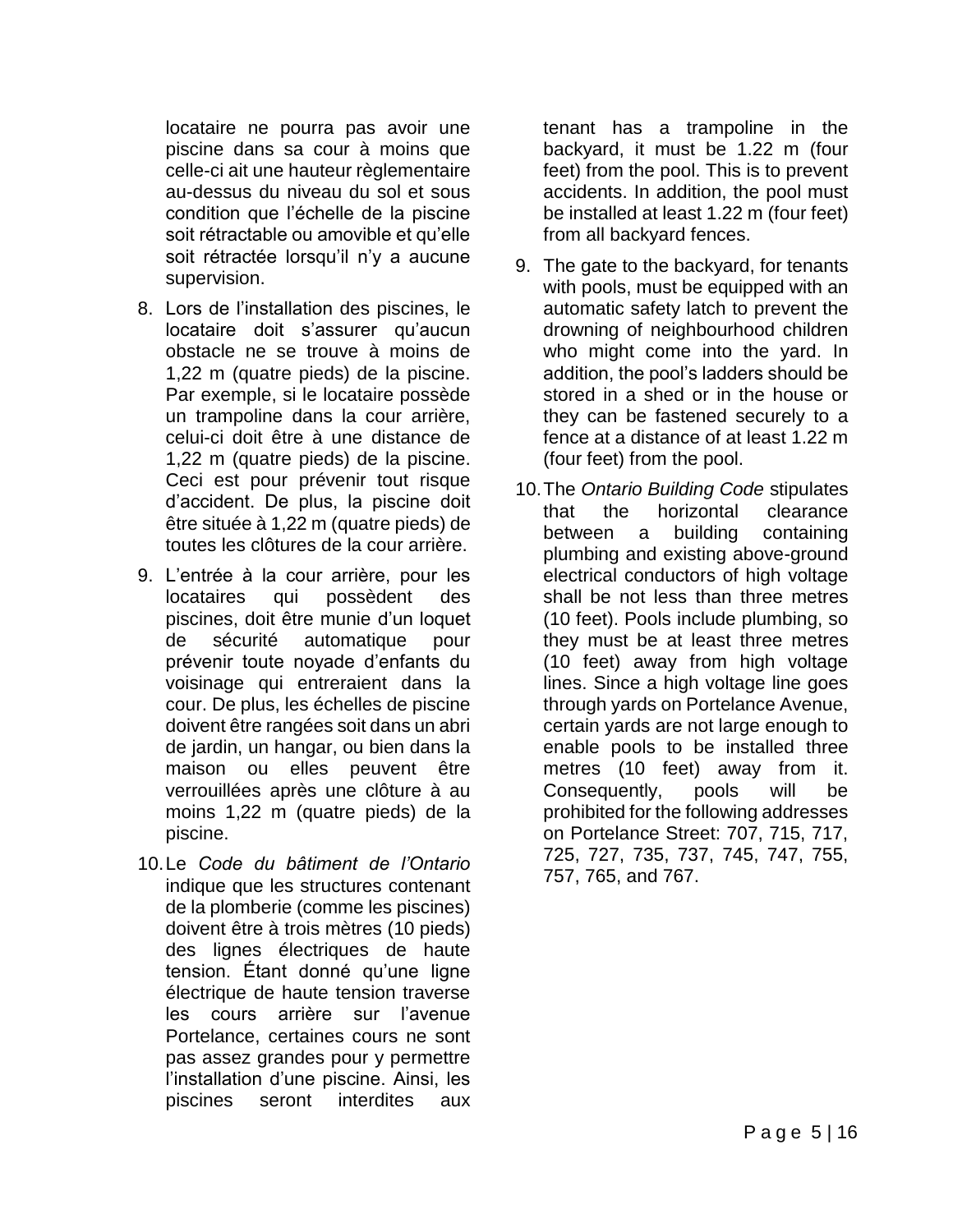adresses suivantes sur la rue Portelance : 707, 715, 717, 725, 727, 735, 737, 745, 747, 755, 757, 765 et 767.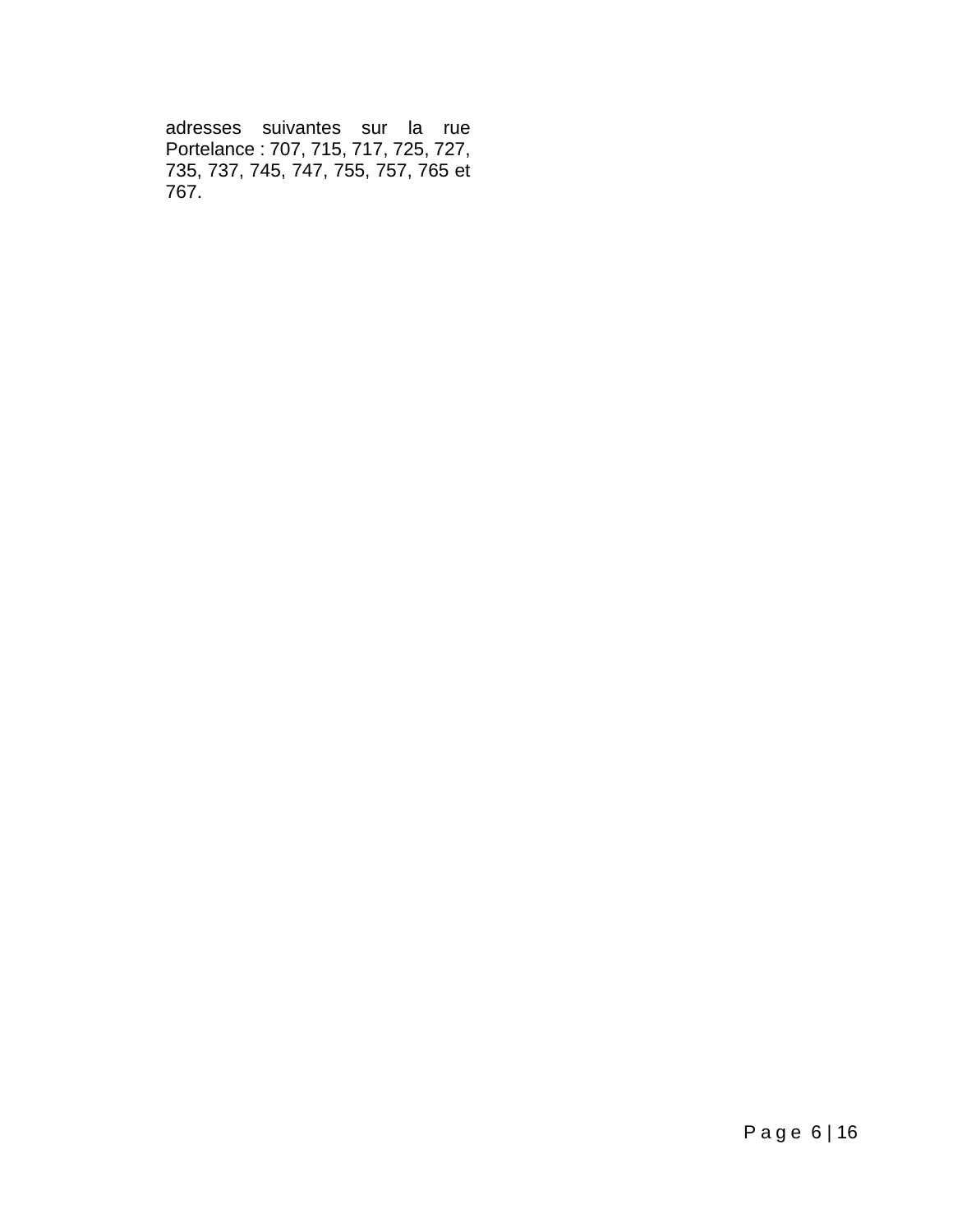#### *Procédure*

Afin de s'assurer que les locataires se conforment à tous les règlements se rapportant aux piscines et aux trampolines, voici la procédure qui sera adoptée :

- 1. Pour l'installation de piscines et de trampolines, les locataires doivent faire parvenir une lettre aux Services de logement pour demander la permission d'installer une piscine ou un trampoline. Cette demande doit être accompagnée d'une preuve d'assurance responsabilité. Pour les piscines hors terre, la même procédure s'applique sauf que la couverture de l'assurance responsabilité doit spécifiquement s'étendre aux piscines. Les locataires n'auront pas le droit d'installer leur piscine ou leur trampoline tant qu'ils n'auront pas reçu une approbation par écrit des Services de logement. De plus, la confirmation d'assurance responsabilité est nécessaire lors de la demande de permission.
- 2. Les locataires devront également obtenir un permis de la ville de Hawkesbury pour l'installation de leur piscine.
- 3. Une fois la piscine installée, le locataire doit fournir aux Services de logement le rapport d'inspection de la Ville de Hawkesbury.
- 4. Durant l'été, des inspections seront faites des semi-détachés et des bungalows pour vérifier si les locataires se conforment à tous les règlements sur les piscines.
- 5. Ceux qui ne sont pas conformes recevront un avis de 24 heures (**voir exemple à l'Annexe C**). Dans cette lettre, nous leur accorderons sept (7)

#### *Procedure*

To ensure that tenants respect all regulations pertaining to pools and trampolines, following is the procedure that has been adopted:

- 1. For the installation of pools and trampolines, tenants must request permission in writing from the Housing Services and provide a proof of liability insurance. For the aboveground pool, the procedure is the same except the insurance coverage must be extended to a swimming pool. Tenants will not have the right to install a pool until they have obtained written permission from the Housing Services. In addition, confirmation of liability insurance is required when requesting permission.
- 2. Tenants must also obtain a permit from the Town of Hawkesbury to install a pool.
- 3. Once the pool is installed, the tenant must provide Housing Services with the inspection report from the Town of Hawkesbury.
- 4. During the summer, semi-detached homes and bungalows will be inspected to check if tenants comply with all regulations and the present policy on pools.
- 5. Those who do not comply will receive a 24-hour notice letter (**see example in Schedule C**). In this letter, we will allow tenants seven (7) days to make the necessary changes. After this time, another inspection will be made.
- 6. After the  $3<sup>rd</sup>$  infraction, we will revoke our permission, the tenant will have to remove his/her pool or trampoline, and we will not give him/her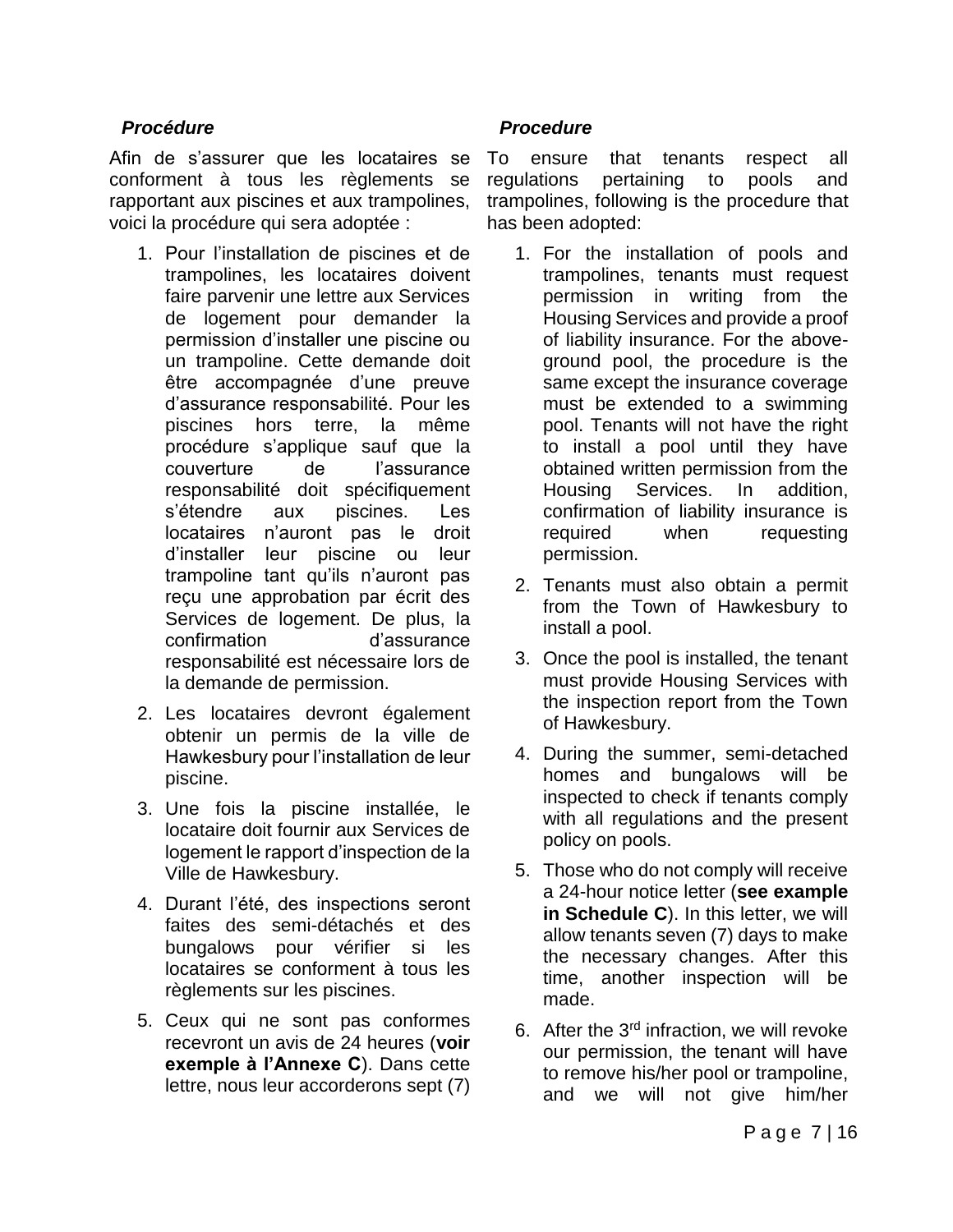jours pour se conformer. Après ce délai, une autre inspection sera faite.

6. Après la 3<sup>e</sup> infraction, nous retirerons notre permission. Ainsi, le locataire devra enlever sa piscine ou son trampoline et nous ne lui accorderons plus la permission d'installer une piscine dans sa cour pour les années à venir. Si le locataire refuse d'enlever sa piscine ou son trampoline, un avis d'éviction (N5) peut lui être envoyé par les Services de logement pour avoir causé un acte dangereux.

permission to install a pool in the years to come. If the tenant refuses to remove his/her pool, the Housing Services may send the tenant a Notice to Terminate a Tenancy Early (N5) for having caused a dangerous act.

## *Conflit*

S'il devait y avoir un conflit entre la présente politique sur les piscines et les trampolines et les règlements municipaux, le *Code d'électricité de l'Ontario* et/ou le *Code du bâtiment de l'Ontario*, en cas de litige, ces derniers auraient préséance.

#### *Questions*

Si vous avez des questions concernant ce document, veuillez communiquer avec votre superviseur des Services de logement aux Supervisor at the United Counties of Comtés unis de Prescott et Russell.

#### **APPROUVÉE PAR/APPROVED BY :** \_\_\_\_\_\_\_\_\_\_\_\_\_\_\_\_\_\_\_\_\_\_\_\_\_\_\_\_\_\_\_\_\_\_\_\_\_\_\_\_\_

**DATE :** \_\_\_\_\_\_\_\_\_\_\_\_\_\_\_\_\_\_\_\_\_\_\_\_\_\_\_\_\_\_\_\_\_\_\_\_\_\_\_\_\_\_

#### *Conflict*

If there should be a conflict between this policy on pools and trampolines and municipal By-laws, the *Ontario Electrical Safety Code*, or the *Ontario Building Code*, in case of contention, the latter would have precedence.

#### *Questions*

If you have questions about this document, please contact your Housing Services Prescott and Russell.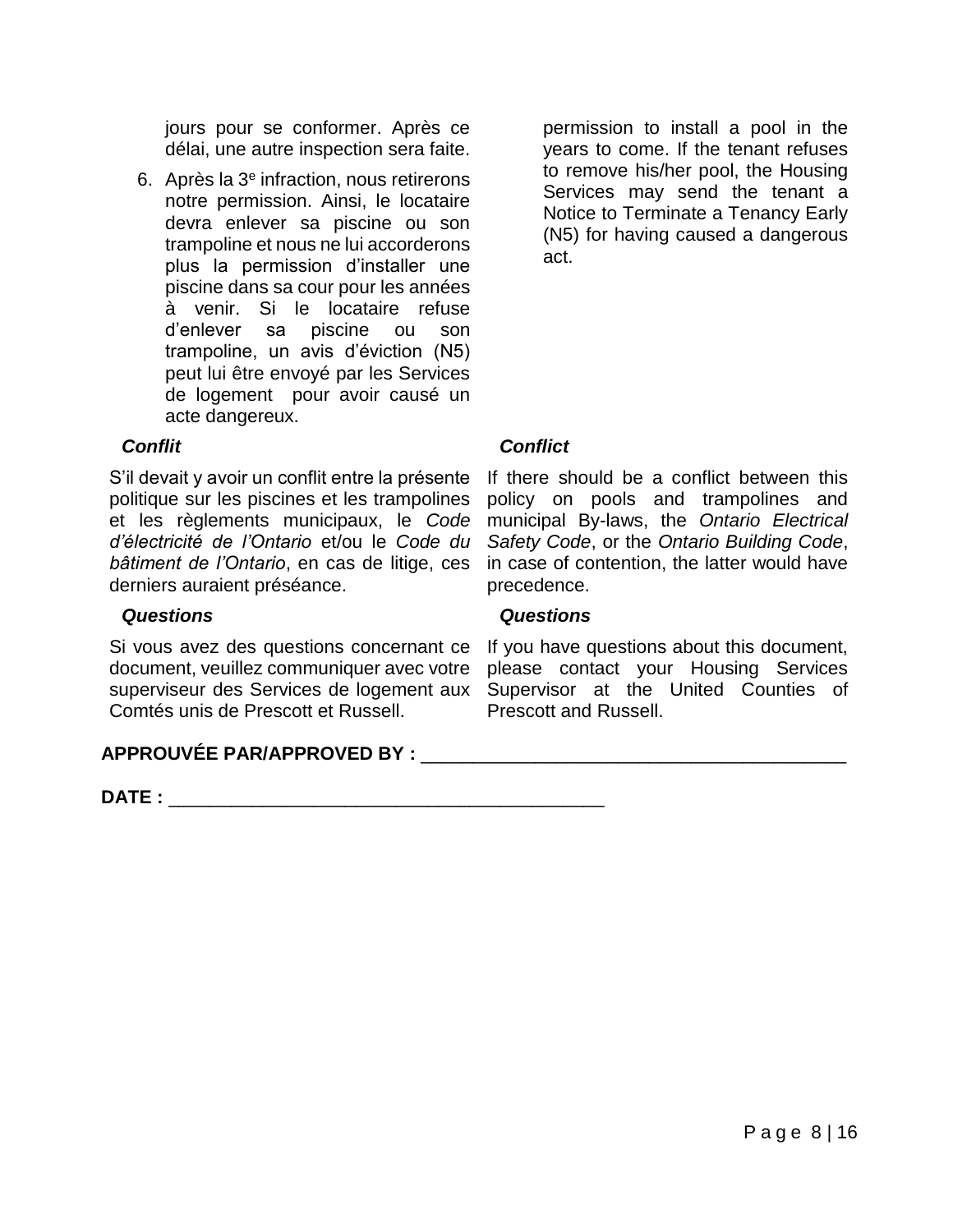#### *Annexe A : Exemple de demande de permission pour installation (piscine, barboteuse, trampoline)*

Services de logement 59, rue Court, C. P. 303 L'Orignal ON K0B 1K0

Alain Lacelle, superviseur *See English version on back*

#### **OBJET : DEMANDE D'AUTORISATION ET CONSENTEMENT**

Monsieur Lacelle,

Je désire/Nous désirons obtenir votre autorisation d'installer dans ma/notre cour arrière :

une piscine une barboteuse un trampoline

Je comprends/Nous comprenons que je dois/nous devons respecter votre politique interne sur les piscines et les trampolines et tous les règlements se rapportant aux piscines dont : 1) le Règlement municipal **N<sup>o</sup> 35-2013** de la Ville de Hawkesbury qui stipule les exigences en ce qui a trait aux piscines, aux clôtures et aux barrières autour de cellesci, 2) le Règlement municipal **N<sup>o</sup> 2-2018** de la ville de Hawkesbury exigeant un permis pour l'installation de piscine hors terre, 3) le Code d'électricité de l'Ontario et 4) le Code du bâtiment de l'Ontario.

De plus, je/nous,  $\overline{a}$  is a set of the plus of the plus, is autorise/autorisons of the plus, is autorised by  $\overline{a}$  autorise/autorisons of the plus of the plus of the plus of the plus of the plus of the plus of the p Véronique Pagé-Charlebois, agente de relations communautaires – Services de logement, à transmettre aux Services de bâtiments et d'inspections de la Ville de Hawkesbury les renseignements concernant ma/notre demande de piscine 2018 dans le but d'obtenir mon/notre permis.

Si ma/notre demande est approuvée, j'obtiendrai/nous obtiendrons un permis de la Ville de Hawkesbury avant d'installer celle-ci et je m'assurerai/nous nous assurerons ensuite que la piscine soit inspectée par la Ville une fois installée.

#### *\*\*\*Je comprends/Nous comprenons qu'il faut fournir une preuve d'assurance responsabilité\*\*\**

| Date:              |  |
|--------------------|--|
| Nom du locataire : |  |
| Signature:         |  |
| Adresse:           |  |
| Témoin :           |  |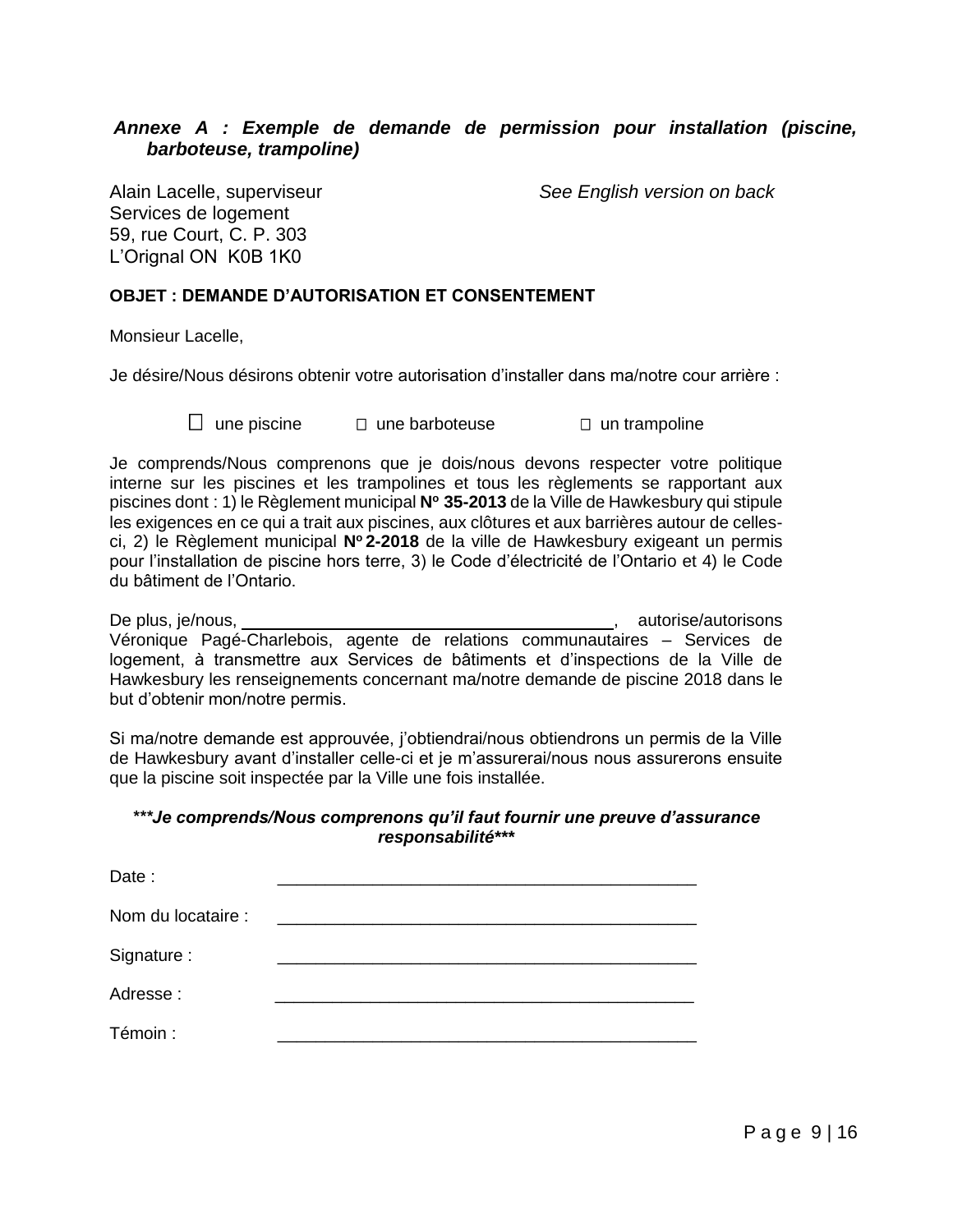#### *Schedule A: Example of request for permission for installation (pool, wading pool, trampoline)*

Housing Services 59 Court Street, P. O. Box 303 L'Orignal ON K0B 1K0

Alain Lacelle, Supervisor *Voir version française au verso*

Mr. Lacelle:

#### **RE: REQUEST FOR AUTHORIZATION & CONSENT**

I/We request your permission to install the following in my/our backyard:

a pool a wading pool a trampoline

I/We understand that I/we must comply with your internal policy on pools and trampolines with all regulations pertaining to pools such as: 1) the Town of Hawkesbury's municipal By-law **N<sup>o</sup> 35-2013** requiring owners of privately-owned outdoor swimming pools to erect and maintain fences and gates around such swimming pools, 2) the Town of Hawkesbury's municipal By-law **N<sup>o</sup> 2-2018** requiring a permit to install an above-ground pool, 3) the Ontario Electrical Code, and 4) the Ontario Building Code.

In addition and in order to obtain my/our permit, I/we,

authorize Véronique Pagé-Charlebois, Community Relations Worker - Housing Services, to forward to the Buildings and Inspections Services of the Town of Hawkesbury information regarding my/our 2018 pool application.

If my/our request is approved, I/we will obtain a permit from the Town of Hawkesbury before installing my/our pool. I/We will also ensure that an inspection of the said pool is carried out once it is installed.

#### *\*\*\*I/We understand that I/we need to provide a copy of our liability insurance\*\*\**

| Date:           |  |
|-----------------|--|
| Name of Tenant: |  |
| Signature:      |  |
| Address:        |  |
| Witness:        |  |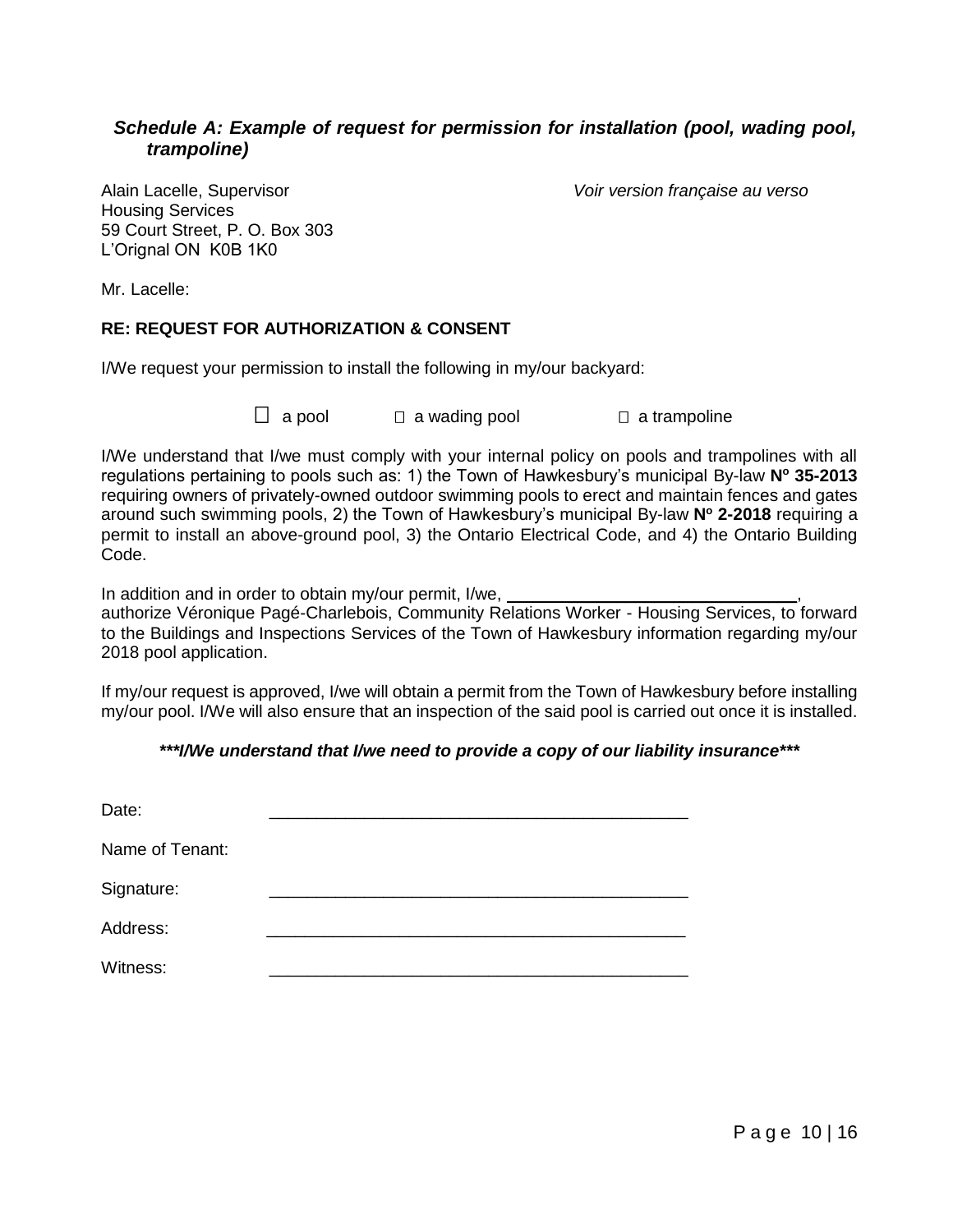#### *Annexe B : Exemple de lettre d'approbation*

DATE : *See English version on back* 

NOM :

ADRESSE :

#### **OBJET : AUTORISATION – PISCINE ET/OU TRAMPOLINE**

Monsieur, Madame,

Nous accusons réception de votre demande de permission et de votre preuve d'assuranceresponsabilité et nous vous accordons la permission d'installer :

- $\Box$  une piscine
- $\Box$  un trampoline
- une barboteuse

Nous désirons vous rappeler que vous êtes tenu/e/s de respecter notre politique sur les piscines et les trampolines ainsi que les règlements municipaux **N<sup>o</sup> 35-2013** et **N<sup>o</sup> 2-2018** de la Ville de Hawkesbury qui stipulent les exigences de la Ville liées aux piscines, aux clôtures et aux barrières. Assurez-vous d'y être conforme en tout temps.

**PISCINE :** Vous devez nous faire parvenir une copie de votre permis de la Ville de Hawkesbury au plus tard le \_\_\_\_\_\_\_\_\_\_\_\_\_\_\_\_\_\_\_\_\_\_, sans quoi vous serez en infraction. Une fois la piscine installée, vous devez contacter la Ville de Hawkesbury au 613-632-0106, au poste 2221 ou au poste 2222, pour que soit complétée une inspection et nous fournir une copie du rapport.

**TRAMPOLINE :** Aucun permis de la Ville de Hawkesbury n'est requis; par contre, assurez-vous que votre trampoline soit muni d'un filet de sécurité, sans quoi vous serez en infraction.

**BARBOTEUSE :** Aucun permis de la Ville de Hawkesbury ni preuve d'assurance ne sont requis; par contre, assurez-vous de vider votre barboteuse tous les soirs, sans quoi vous serez en infraction.

Nous vous remercions de votre coopération. Pour toute question, n'hésitez pas à communiquer avec moi au 613-675-4642, au poste 6503.

Véronique Pagé-Charlebois Agente de relations communautaires Services de logement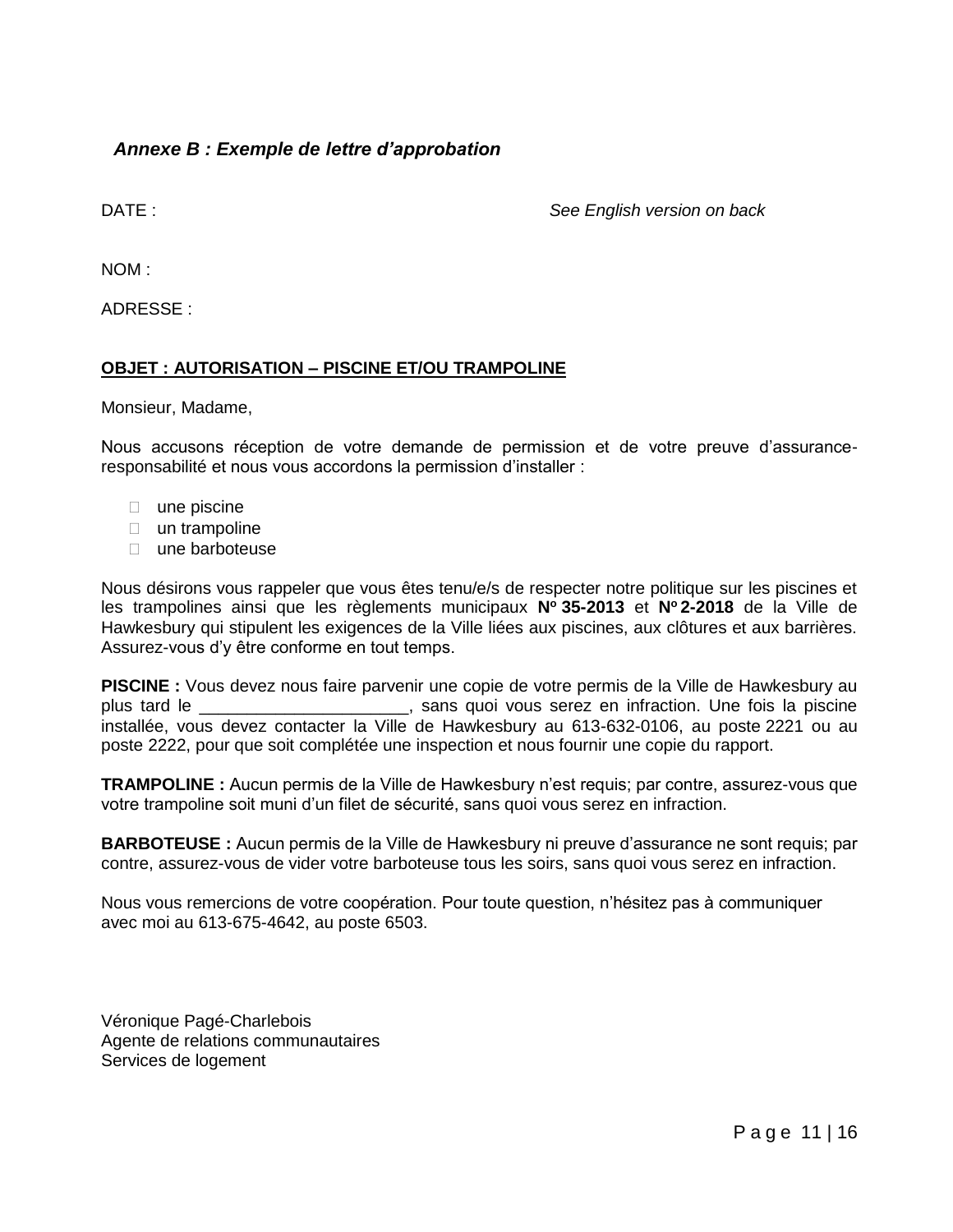#### *Schedule B: Example of approval letter*

DATE: *Voir version française au verso*

NAME:

ADDRESS:

Sir, Madam:

#### **RE: AUTHORIZATION – SWIMMING POOL AND/OR TRAMPOLINE**

We acknowledge receipt of your request for permission and proof of liability insurance and we grant you permission to install:

- $\Box$  a swimming pool
- a trampoline
- a wading pool

Please be reminded that you are required to respect our policy on swimming pools and trampolines, as well as the Town of Hawkesbury's municipal By-laws **N<sup>o</sup> 35-2013** and **N<sup>o</sup> 2-2018**, which set out the city's requirements on swimming pools, fences, and gates. Make sure you comply with them at all times.

**SWIMMING POOL:** You must send us a copy of your permit from the Town of Hawkesbury by \_\_\_\_\_\_\_\_\_\_\_\_\_\_\_\_\_\_\_\_\_\_; otherwise, you will be in violation. Once the pool is installed, you must contact the Town of Hawkesbury at 613-632-0106, ext. 2221 or ext. 2222, to have your pool inspected and provide us with a copy of the inspection report.

**TRAMPOLINE**: No permit from the Town of Hawkesbury is required; however, make sure your trampoline has a safety net; otherwise, you will be in violation.

**WADING POOL**: No permit from the Town of Hawkesbury or proof of insurance is required; however, make sure to empty your wadding pool every night; otherwise, you will be in violation.

We thank you for your collaboration. Should you have any questions, do not hesitate to contact me at 613-675-4642, ext. 6503.

Véronique Pagé-Charlebois Community Relations Worker Housing Services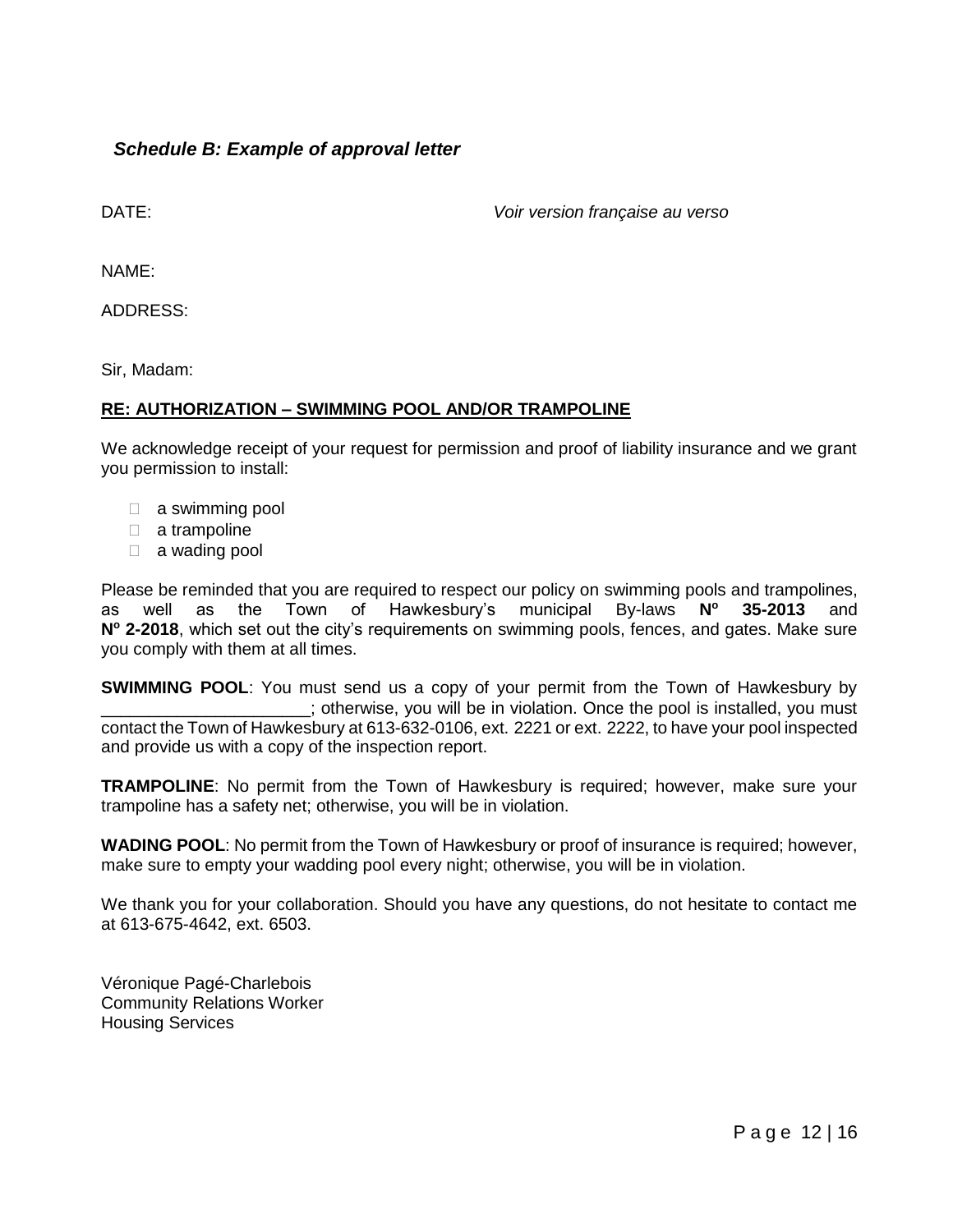## *Annexe C : Exemple de lettre d'avis 24 heures – Inspection piscine*

**Date** 

L'Orignal ON

#### **Objet : Avis 24 heures – Inspection piscine**

Madame, Monsieur,

En collaboration avec le chef du Service du bâtiment de la ville de Hawkesbury, nous avons fait une inspection de votre piscine aujourd'hui le \_\_\_\_\_\_\_\_\_\_\_\_\_. Nous devons vous aviser que vous êtes en infraction du règlement No 35-2013 de la Corporation de la Ville de Hawkesbury qui est un règlement pour exiger les propriétaires de piscines privées extérieures de construire et d'entretenir des clôtures et barrières autour de celles-ci.

Nous avons remarqué que votre piscine n'est pas conforme selon les sections suivantes :

- Section 4.1. : « Si une piscine a une hauteur de plus de 1.219 m au-dessus du niveau du sol, une clôture ne sera pas exigée sous condition que l'échelle de la piscine soit rétractable ou amovible… » Votre échelle n'était pas rétractée lors de notre inspection.
- Section 4.2. : « …aucune partie de cette piscine…ne soit installée à plus de 1.5 m. des limites de terrain de la cour arrière ou de la cour latérale intérieure. » La piscine est trop près des clôtures ou le filtre est trop prêt de la piscine.
- Section 4.3. : « Une clôture d'une hauteur d'au moins 1.2 m. devrait être érigée autour de toute piscine… » La clôture n'est pas règlementaire et vous devez enlever votre piscine.
- Section 4.3. : « Les barrières de la clôture…devraient être équipées d'un loquet de sécurité qui barre en fermant… » Vous devez installer un loquet de sécurité qui barre en fermant.
- Section 4.3. : « Toutes les barrières devraient être fermées en tout temps sauf lorsqu'il y a supervision… » Votre barrière n'était pas fermée et il n'y avait pas de supervision lors de notre inspection.
- Section 7. : « L'équipement mécanique…ne devrait pas être installé ou opéré de façon à devenir déplaisant, désagréable ou dangereux pour cause de présence ou d'émission d'odeur, de bruit, de vapeur, de vibration ou de rejets de déchets. »

Vous êtes en infraction du règlement municipal de la ville de Hawkesbury No. 2-2018 régissant les permis de construire, de démolir et de changement d'utilisation, ainsi que les inspections.

• Vous n'avez pas de permis pour installer une piscine hors-terre. Vous devrez obtenir un permis ou enlever votre piscine d'ici sept jours, sinon vous pourriez recevoir un avis d'éviction.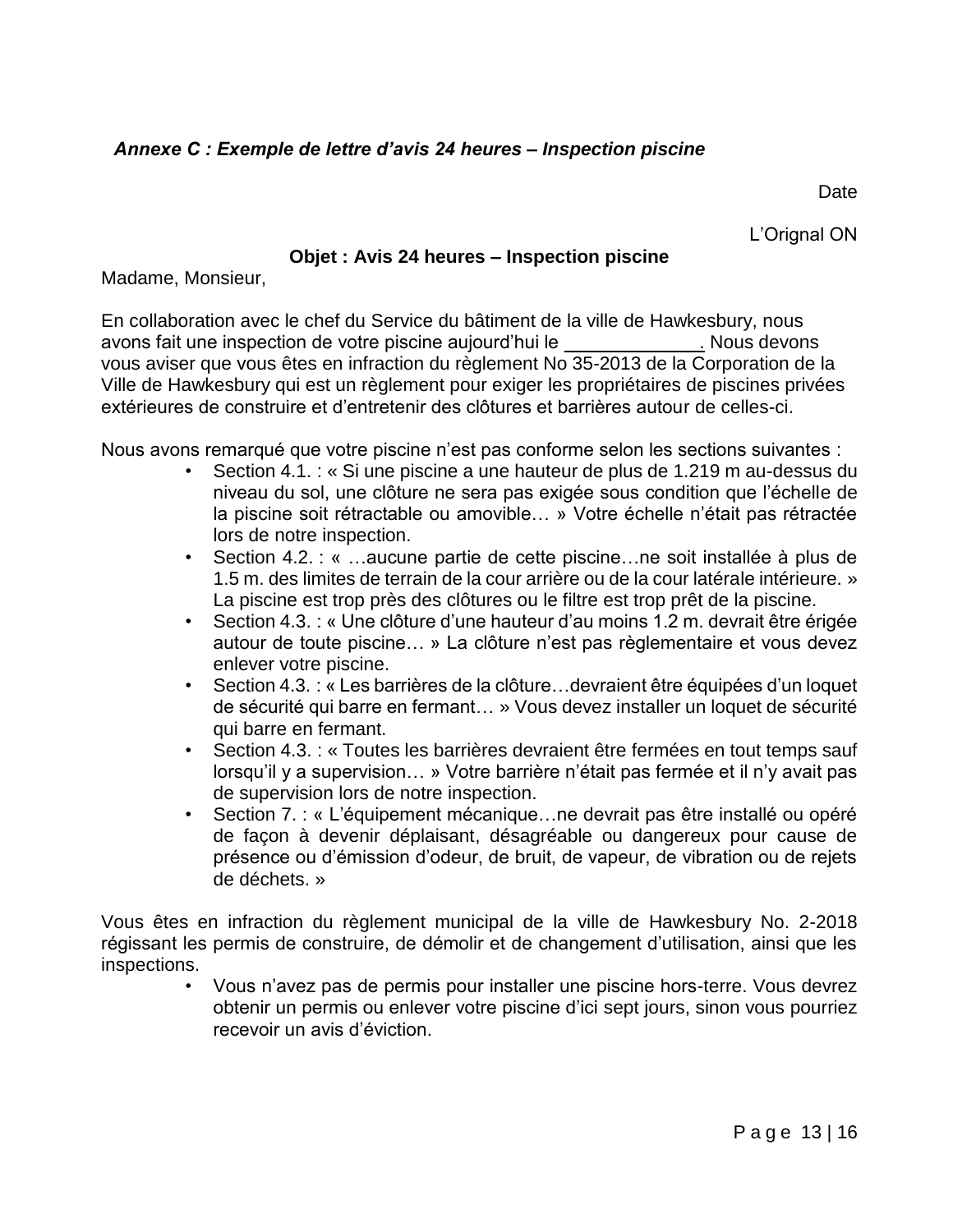Vous êtes en infraction du *Code électrique de l'Ontario* :

Le filtreur doit être branché directement sur une prise extérieure GFCI. Les rallonges reliant la prise GFCI et le filtreur sont strictement interdites. L'installation d'une prise électrique GFCI doit être faite à vos frais et vous devez nous fournir une preuve que l'installation a été faite par un électricien certifié. Si ceci n'est pas fait, vous devez enlever votre piscine.

Vous êtes en infraction de notre politique interne sur les piscines et trampolines :

- Vous ne nous avez pas fait une demande par écrit pour installer une piscine. Vous trouverez ci-joint une lettre que vous pouvez remplir et signer pour faire votre demande. Si vous ne faites pas votre demande par écrit d'ici sept jours, nous vous demanderons d'enlever votre piscine. Si vous n'enlevez pas votre piscine, nous pourrons vous envoyer un avis d'éviction.
- Votre trampoline est dans la cour avant et elle devrait être dans la cour arrière
- Votre piscine n'est pas munie d'un filtreur, elle ne devrait pas contenir plus de six pouces d'eau et elle doit être vidée à chaque soir avant la noirceur
- Étant donné que votre clôture ne mesure pas 1.2 m. de haut, même si vous avez une petite piscine sans filtreur, elle ne peut être installée.

Nous ferons une autre inspection le \_\_\_\_\_\_\_\_\_\_ pour vérifier si vous avez remédié à la situation. Si ce n'est pas fait avant 9 heures à cette date, vous pourriez recevoir un avis d'éviction étant donné que vous causez un acte dangereux.

Veuillez considérer cette lettre comme étant un avis de 24 heures minimum, selon la *Loi de 2006 sur la location à usage d'habitation,* CHAPITRE 24, nous permettant d'avoir accès à votre unité. Nous vous remercions pour votre coopération à ce sujet.

Véronique Pagé-Charlebois Agente de relations communautaires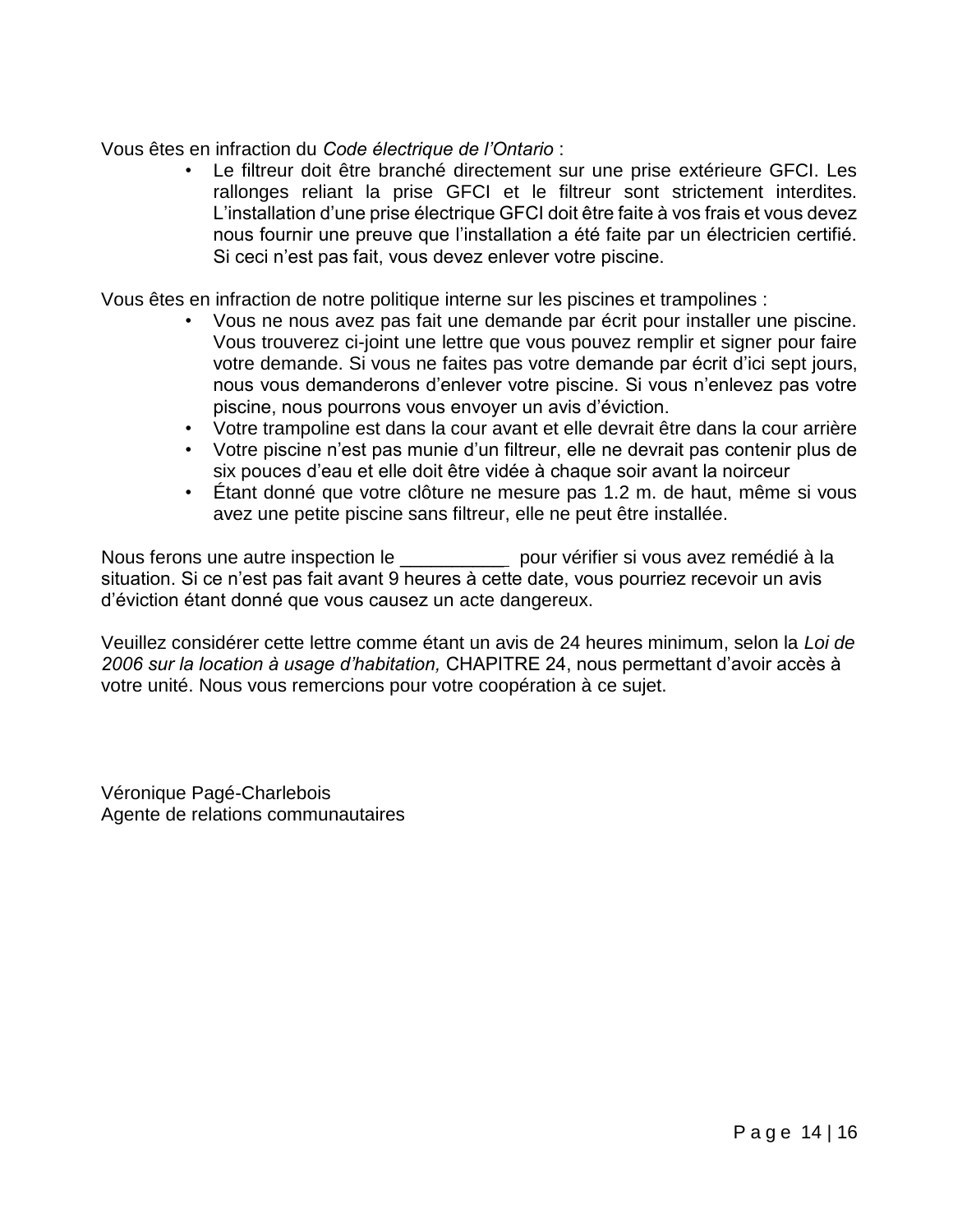Date

L'Orignal ON

## **RE: 24-Hour Notice – Pool Inspection**

Madam, Sir,

In collaboration with the Chief Building Official for the Town of Hawkesbury, we inspected your pool today \_\_\_\_\_\_\_\_\_\_\_\_. We must advise you that you are in contravention of By-law No 35-2013 of the Town of Hawkesbury being a By-law to require owners of privately owned outdoor swimming pools to erect and maintain fences and gates around such swimming pools.

We have noticed that you are contravening the following sections:

- Section 4.1: "…If a swimming pool is 1.219 m or more above ground, a fence will not be necessary provided that the ladder is well secured." The ladder was not secured during our inspection.
- Section 4.2: "...no part of such pool...shall be located closer than 1.5m to any rear or interior side lot line." Your pool is too close to the fence or your filter is too close to your pool.
- Section 4.3: "All swimming pools shall be completely enclosed by a fence not less than 1.2 m high…" Your fence does not meet the required standards and your pool must be removed.
- Section 4.3: "Gates in the aforesaid fence shall…be equipped with a selflatching device and lock located at the top and inside the gate." You must install a self-latching device and lock.
- Section 4.3: "Every gate shall be locked except when the fenced-in area is actually being used and supervised by the owner…" Your gate was not locked and there was no supervision during our inspection.
- Section 7: "No mechanical equipment for the operation of any private swimming pool shall be installed or operated in such a manner as to become obnoxious, offensive or dangerous by reason of the presence of emission of odour, noise, gas fumes, vibrations or refuse matter."

We must advise you that you are contravening the Town of Hawkesbury By-law No. 2-2018 respecting Construction, Demolition, Change of Use Permits, and Inspections.

• You do not have a permit to install an above-ground pool. You must either obtain a permit or remove your pool within seven days, otherwise you may receive an eviction notice.